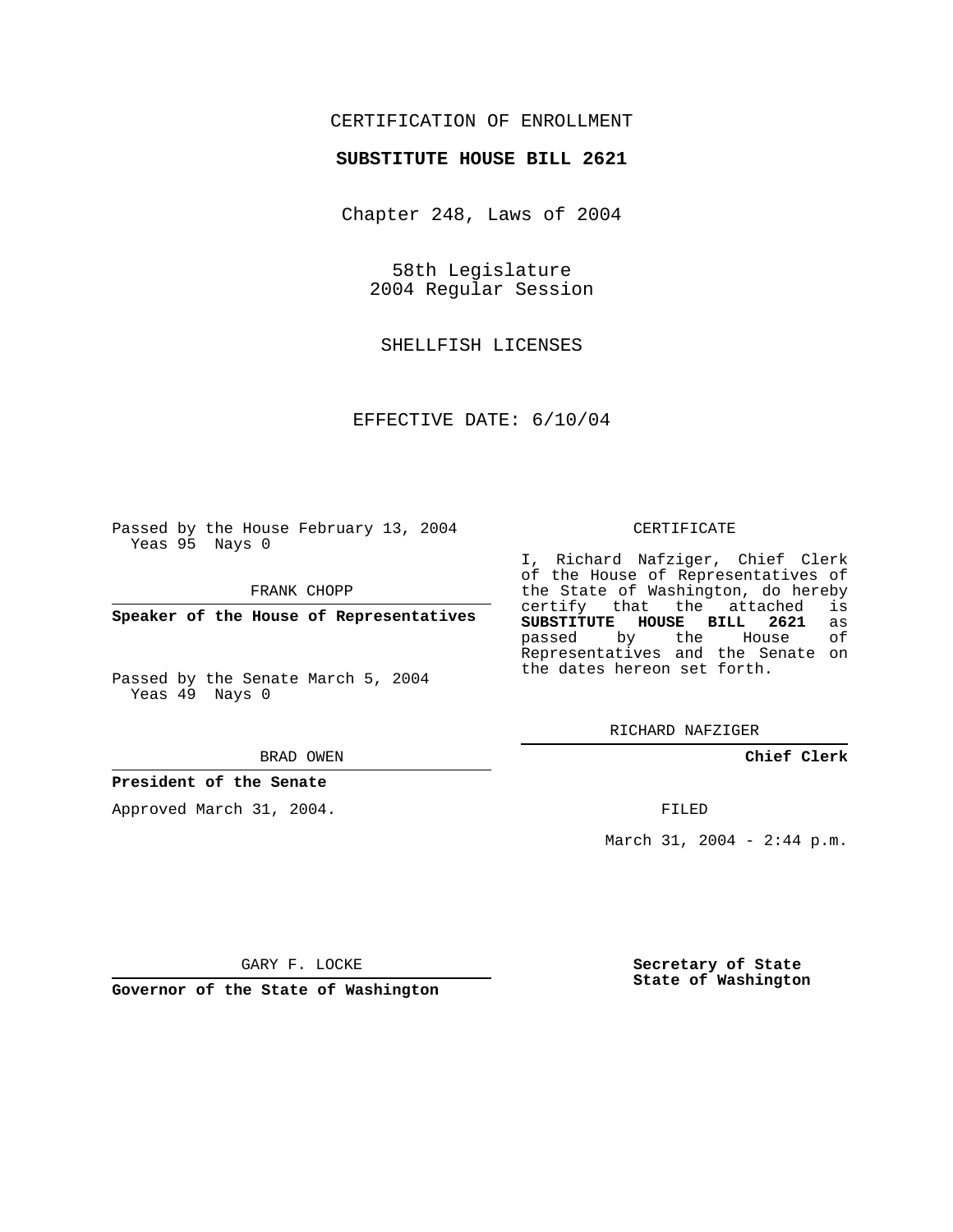# **SUBSTITUTE HOUSE BILL 2621** \_\_\_\_\_\_\_\_\_\_\_\_\_\_\_\_\_\_\_\_\_\_\_\_\_\_\_\_\_\_\_\_\_\_\_\_\_\_\_\_\_\_\_\_\_

\_\_\_\_\_\_\_\_\_\_\_\_\_\_\_\_\_\_\_\_\_\_\_\_\_\_\_\_\_\_\_\_\_\_\_\_\_\_\_\_\_\_\_\_\_

Passed Legislature - 2004 Regular Session

## **State of Washington 58th Legislature 2004 Regular Session**

**By** House Committee on Fisheries, Ecology & Parks (originally sponsored by Representatives Blake, Orcutt, Hatfield and Flannigan)

READ FIRST TIME 02/05/04.

 1 AN ACT Relating to personal use licenses for shellfish harvest; and 2 amending RCW 77.32.520, 77.32.555, 77.32.070, and 77.12.170.

3 BE IT ENACTED BY THE LEGISLATURE OF THE STATE OF WASHINGTON:

 4 **Sec. 1.** RCW 77.32.520 and 2000 c 107 s 27 are each amended to read 5 as follows:

 6 (1) A personal use shellfish and seaweed license is required for 7 all persons other than residents or nonresidents under fifteen years of 8 age to fish for, take, dig for, or possess seaweed or shellfish, 9 including razor clams, for personal use from state waters or offshore 10 waters including national park beaches.

11 (2) A razor clam license allows a person to harvest only razor 12 clams for personal use from state waters, including national park 13 beaches.

14 (3) The fees for annual personal use shellfish and seaweed licenses 15 are:

16 (a) For a resident fifteen years of age or older, seven dollars;

17 (b) For a nonresident fifteen years of age or older, twenty 18 dollars; and

19 (c) For a senior, five dollars.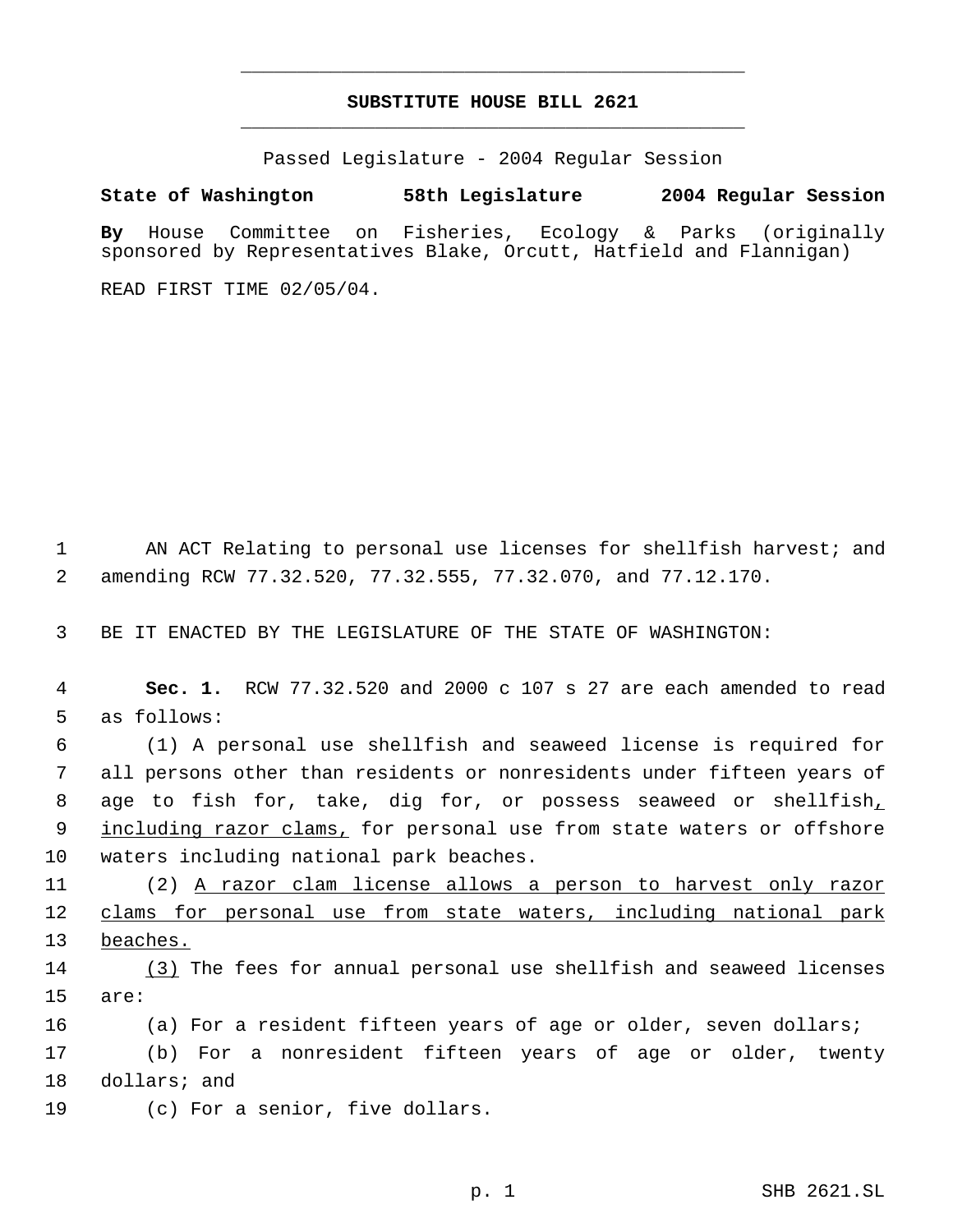- 1 (( $\{3\}$ ) The license fee for a two-day personal use shellfish and seaweed license is six dollars for residents or nonresidents fifteen 3 years of age or older.))
- (4) The fee for an annual razor clam license is five dollars and fifty cents for residents and eleven dollars for nonresidents.
- (5) The fee for a three-day razor clam license is three dollars and fifty cents for both residents and nonresidents.

8 (6) A personal use shellfish and seaweed license ((shall)) or razor 9 clam license must be visible on the licensee while harvesting shellfish or seaweed.

 **Sec. 2.** RCW 77.32.555 and 2003 c 263 s 2 are each amended to read as follows:

 In addition to the fees authorized in this chapter, the department shall include a surcharge to fund biotoxin testing and monitoring by the department of health of beaches used for recreational shellfishing, and to fund monitoring by the Olympic region harmful algal bloom program of the Olympic natural resources center at the University of Washington. A surcharge of three dollars applies to resident and nonresident shellfish and seaweed licenses as authorized by RCW 20 77.32.520 $((+2))$   $(3)$   $(a)$  and  $(b)$ ;  $((and))$  a surcharge of two dollars applies to resident and nonresident adult combination licenses as 22 authorized by RCW  $77.32.470(2)(a)$ ; a surcharge of two dollars applies 23 to annual resident and nonresident razor clam licenses as authorized by RCW 77.32.520(4); and a surcharge of one dollar applies to the three- day razor clam license authorized by RCW 77.32.520(5). Amounts collected from these surcharges must be deposited in the general fund-- local account managed by the department of health, except that one hundred fifty thousand dollars per year shall be deposited in the general fund--local account managed by the University of Washington. Amounts in excess of the annual costs of the department of health

 recreational shellfish testing and monitoring program shall be transferred to the general fund by the department of health.

 **Sec. 3.** RCW 77.32.070 and 1998 c 191 s 11 are each amended to read as follows:

 Applicants for a license, permit, tag, or stamp shall furnish the information required by the director. However, the director may not